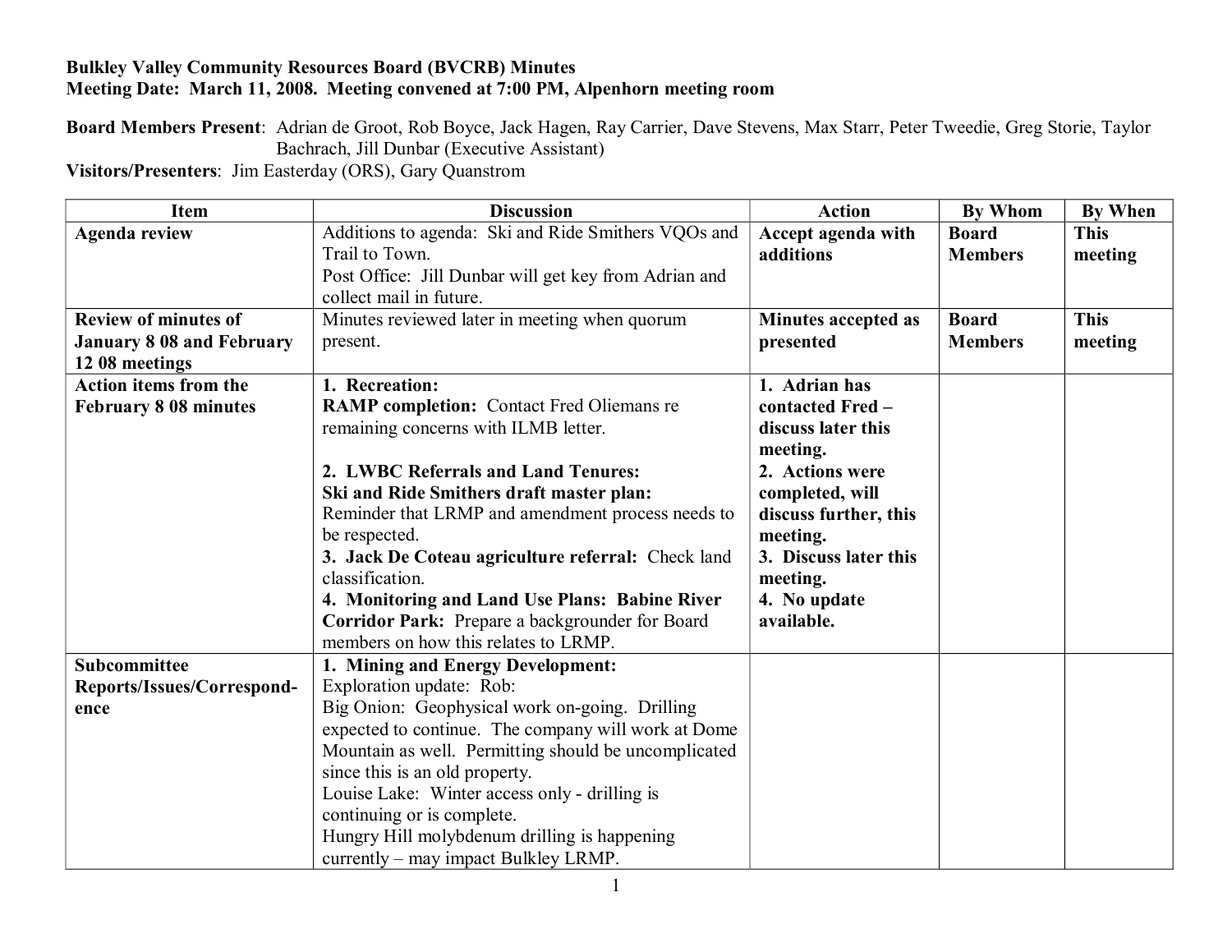| <b>Item</b> | <b>Discussion</b>                                                                                                                                                                                                                                                                                                                                                                                                                                                                                                                                                                                                                                                                                                      | <b>Action</b>                                                                    | <b>By Whom</b>                   | <b>By When</b> |
|-------------|------------------------------------------------------------------------------------------------------------------------------------------------------------------------------------------------------------------------------------------------------------------------------------------------------------------------------------------------------------------------------------------------------------------------------------------------------------------------------------------------------------------------------------------------------------------------------------------------------------------------------------------------------------------------------------------------------------------------|----------------------------------------------------------------------------------|----------------------------------|----------------|
|             | 2. Recreation:<br>Letter from BVORS re: RAMP funding<br>termination; RAMP aftermath discussion:<br>ILMB replied to ORS: ILMB could not commit staff<br>time, could not meet all BVCRB requests.<br>We need to look at where we go from here:<br>Possibilities include holding another meeting of<br>recreation interest groups; seeking outside funding to<br>complete the RAMP; sending letter to Minister and<br>other stakeholder groups, submitting proposal to<br>government complete with budget. Members decided<br>to request a meeting with Dennis McKay, which would<br>not involve the public – public opinion has been sought<br>by Vold.                                                                  | Prepare a briefing<br>note and organize a<br>meeting with Dennis<br><b>McKay</b> | <b>Taylor</b><br><b>Bachrach</b> | <b>ASAP</b>    |
|             | 3. Forestry, Range and Agriculture: No items.<br>4. LWBC Referrals and Land Tenures:<br>Ski and Ride Smithers draft master plan:<br>Adrian has contacted MoFR District Manager Barry<br>Smith to advise that BVCRB would like to be included<br>in the public review process. Terry Pratt requested<br>feedback on advertising times for VQOs and recreation<br>access routes. DM has final approval of time limit<br>therefore SRS should ensure that review time is<br>adequate - Adrian will contact Terry. Public access<br>plan – changes have been made and no further<br>involvement of BVCRB is required. Trail to Town –<br>Adrian has sent comments to Don van der Horst and<br>hasn't received a reply yet. | <b>Provide feedback to</b><br><b>Terry Pratt on</b><br>review timelines          | Adrian                           |                |
|             | Jack De Coteau extensive agriculture referral:<br>Dave Stevens has contacted Ray Chipeniuk and Liz<br>Osborn, who are opposed to this referral. Discussion –<br>What is BVCRB mandate in the case of agricultural<br>lands becoming private? Dave will find out zoning of<br>this parcel, and will discuss with Lands.                                                                                                                                                                                                                                                                                                                                                                                                 | Check zoning,<br>discuss with Lands,<br>prepare draft letter                     | Dave<br><b>Stevens</b>           |                |